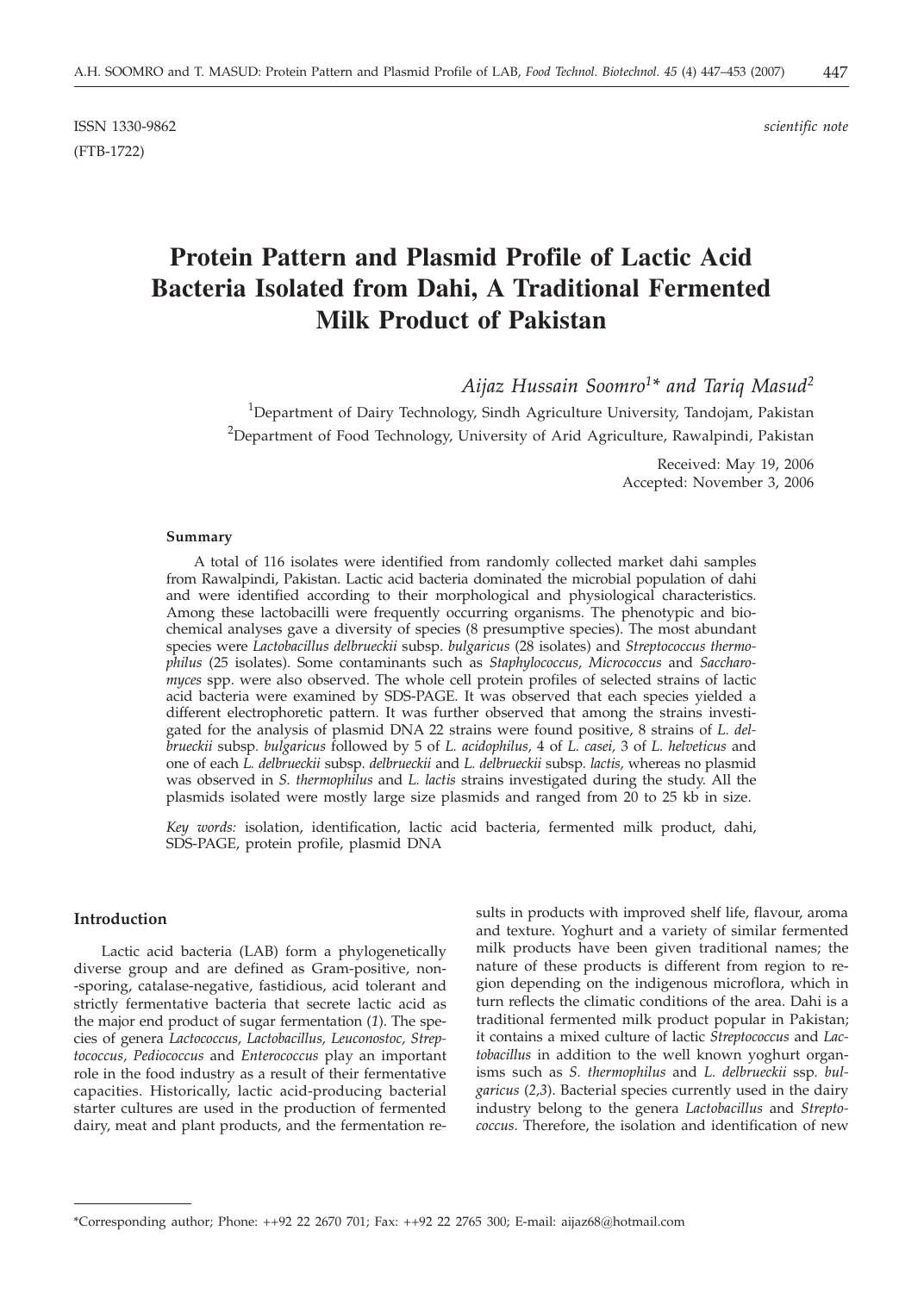strains from the indigenous fermented milk products is necessary in order to bring novel strains to the industry. Taxonomic methods relying on morphological, physiological or biochemical criteria often involve multiple subculture and long-term tests; these methods are ambiguous and time-consuming. However, new approaches for identification of LAB by physicochemical methods such as SDS-PAGE protein patterns (*4*) have found wide applications.

Plasmids are extrachromosomal DNA elements with characteristic copy number. Plasmids may constitute a substantial amount of the total genetic content of an organism. The wealth of genetic information carried by plasmids, their impact in the microbial communities and the potential of these elements to act as natural cloning vectors have stimulated research into plasmids not only from the fundamental but also from the clinical, biotechnological and environmental points of view. Some of the industrially significant traits including lactose fermentation, citrate utilization, antiphage mechanism, exopolysaccharide production, aroma production, antibiotic resistance and bacteriocin production are often associated with the specificity of plasmids. Since dahi is prepared from undefined heterogeneous mixture of LAB strains, the determination of plasmid profile offers new possibilities for differentiating the isolates on the strain level (*5*).

As no such study has been carried out on lactic acid bacteria in this region, the aim of this study is to isolate indigenous strains of lactic acid bacteria from dahi for further characterization by using SDS-PAGE of whole cell protein and plasmid DNA analysis as an advanced tool for the identification of these isolates.

# **Materials and Methods**

# *Collection of samples*

Fifty samples of dahi, a traditional fermented milk product, were collected randomly from different local markets of Rawalpindi, in sterilized screw capped bottles and were brought to the laboratory of the Department of Food Technology for further analysis.

## *Isolation of bacterial strains*

The isolation was performed on solid selective media. The streak plate method was used to isolate the lactic acid bacteria. For this purpose a loopful of each sample was streaked on MRS agar and M17 agar (Oxoid, UK) plates with 10 % lactose solution and the plates were incubated at 37 °C for 24 h. After incubation, the culture was observed for growth, single and isolated colonies were picked and subcultured on MRS agar and M17 agar media and incubated at 37 °C for 24 h to obtain pure culture of the isolates. Simultaneously the smears were prepared and stained with Gram's stain and examined under microscope for the staining characteristics and morphology of the isolates.

## *Identification of lactic acid bacteria*

The identification of LAB was performed according to their morphological, cultural and biochemical characteristics as described by Collins and Lyne (*6*).

### *Protein profile*

For the determination of protein profile of the lactic acid bacteria, strains previously identified by their phenotypic characteristics were submitted to SDS-PAGE as described by Laemmli (*7*).

# *Preparation of bacterial sample*

The LAB were grown in their respective broth at 37 °C for 18 h. The cells were harvested by centrifugation at 8000 rpm for 1 min. The pellet was washed with 1 M Tris HCl buffer ( $pH=6.8$ ) and resuspended in 10  $\mu$ L of the same buffer and vortexed. Then  $80 \mu L$  of the sample buffer (1 M Tris HCl, pH=6.8, 20 % SDS, 20 % glycerol, 10 % b-mercaptoethanol and 0.005 % Bromophenol blue) and  $6.5 \mu L$  of  $\beta$ -mercaptoethanol were added to the preparations and boiled immediately in water bath at 100 °C for 5 min. After boiling the samples were placed on ice for 5 min and centrifuged at 8000 rpm for 1 min.

#### *Preparation of SDS-PAGE*

For electrophoresis 12.5 % separating gel and 6.5 % resolving gel were prepared. A volume of  $15 \mu L$  of each sample was loaded on gel and was run on mini gel electrophoresis at 100 V for 2 h and stained in a solution containing 0.1 % (by mass per volume) Coomassie blue, 10 % (by volume) acetic acid and 40 % (by volume) methanol. Destaining was performed in a solution containing 10 % (by volume) acetic acid and 45 % (by volume) methanol. The protein molecular mass marker (116 to 14.4 kDa; Fermentas, USA) was used as standard.

## *Plasmid DNA isolation*

Plasmid DNA of the selected strains was isolated by the method of Anderson and McKay (*8*) with some modifications. The samples of *Lactococcus* and *Lactobacillus* species for plasmid isolation were prepared. The preparation protocol was designed to be performed in a 1.5-mL Eppendorf tube. A volume of 2 mL of overnight culture was inoculated in 10 mL of fresh broth and incubated at 37 °C for 2 h. The cells were harvested by centrifugation at 8000 rpm for 5 min and washed once with STE buffer (8 % sucrose, 50 mM Tris HCL, 1 mM EDTA, pH=8.0) and then resuspended in  $500 \mu L$  of the same buffer followed by the addition of  $100 \mu L$  of lysozyme (20 mg/mL) solution and incubated for 1 h in ice. The samples were then centrifuged and the pellet was resuspended in 500  $\mu$ L of freshly prepared lysis solution of 3 % SDS, 50 mM Tris HCl, 5 mM EDTA and pH=12.35 adjusted with 5 M NaOH mixed by slow and gentle inversion and incubated at  $65 \text{ °C}$  for 1 h. The samples were then cooled at room temperature and 50  $\mu$ L of 2 M Tris HCl, pH=7, and  $150 \mu L$  of 5 M NaCl were added to the tubes, which were then mixed gently and centrifuged at 12 000 rpm for 10 min. The supernatant was transferred to new microfuge tubes and  $800 \mu L$  of ice cold ethanol were added, mixed by inversion and placed on ice for 1 h. The tubes were then centrifuged at 12 000 rpm for 10 min and the pellet was washed with 70 % ethanol, dried and dissolved in  $15 \mu L$  of TE buffer (50 mM Tris and 10 mM EDTA, pH=7) containing RNase A and incubated at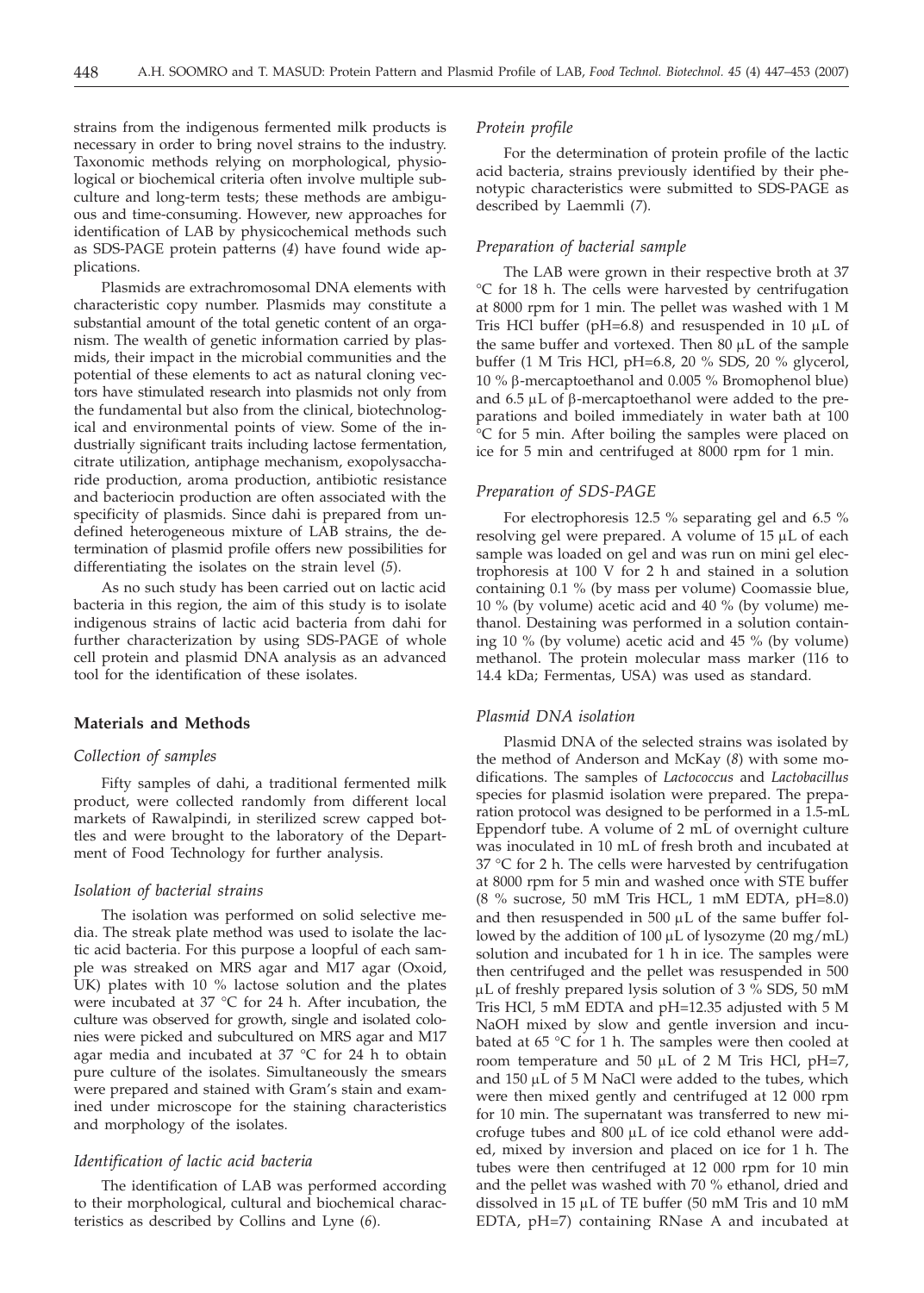37 °C for 30 min. The preparations were incubated overnight at 4 °C for solubilization of the DNA.

## *Agarose gel electrophoresis*

Agarose gel electrophoresis was conducted on 0.7 % agarose in a horizontal mini electrophoresis (Wealtec, USA) in TBE buffer (Tris, boric acid and EDTA, pH=8.0) at 70 V for 1.5 h. A volume of 12  $\mu$ L of DNA sample mixed with  $3 \mu L$  of Bromophenol blue tracking dye was poured in wells. Lambda HindIII DNA molecular mass marker (23130-564 bp) was used as a standard for molecular mass determination. The gel was stained with ethidium bromide 0.5 mg/mL and observed under UV transilluminator for the presence of plasmid band.

# **Results and Discussion**

One hundred and sixteen isolates from dahi samples were identified phenotypically, and the majority of isolates were Gram-positive and catalase-negative. These were subdivided into four groups: (*i*) small, white, gray white, smooth and rough colonies with maroon convex centre on MRS agar; rolled up, short or filamentous long rods, alone or in chains; homofermentative (presumptive thermophilic lactobacilli: 64 isolates); (*ii*) small round or lenticular white colonies on MRS agar, small rods in chains; homofermentative (presumptive mesophilic lactobacilli: 15 isolates); (*iii*) gray white, small, round pin point colonies on M17 agar; cocci, single and in chain cells; thermophilic and homofermentative (presumptive *S. thermophilus*: 25 isolates); (*iv*) gray white round pin point colonies on M17 agar; cocci, single and in chains; mesophilic and homofermentative (presumptive lactococci: 12 isolates). Some of the contaminants such as *Staphylococcus*, *Micrococcus* and *Saccharomyces* were also observed during the investigation. The data on the total number of different organisms isolated from 50 dahi samples are listed in Table 1.

Table 1. Incidence of lactic acid bacteria isolated from dahi

| Name of species                              | No. of isolates |
|----------------------------------------------|-----------------|
| Lactobacillus delbrueckii subsp. bulgaricus  | 28              |
| Lactobacillus delbrueckii subsp. delbrueckii | 10              |
| Lactobacillus delbrueckii subsp. lactis      | 8               |
| Lactobacillus casei                          | 15              |
| Lactobacillus acidophilus                    | 14              |
| Lactobacillus helveticus                     | $\overline{4}$  |
| Streptococcus thermophilus                   | 25              |
| Lactococcus lactis                           | 12              |

The dominant lactic acid bacteria identified are the genera of *Lactobacillus* (79) followed by *Streptococcus* (25) and *Lactococcus* (12). The dominance of *Lactobacillus* among the isolated strains is consistent with the findings of Raquib *et al.* (*3*), as the dahi is the heterogeneous mixture of different microorganisms. Therefore, this could be attributed to the use of old inoculum having high proportion of *Lactobacillus*. Moreover, the buffalo milk, which is commonly used for the preparation of this fermented milk, might favour the growth of these species. *Lactobacillus* was also observed as the dominant microflora in Egyptian fermented milk product laban rayeb (*9*). *Lactobacillus* is able to survive in highly acidic environment of pH=4 to 5 or even lower, and due to these properties, *Lactobacillus* is responsible for final stages of fermentation in the products. This further showed that low pH conditions favour the growth of *Lactobacillus*.

The nature of fermented milk products is different from one region to another, depending on the local indigenous microflora, which in turn reflects the climatic conditions of the area. Thus, traditionally fermented milk products in regions with a cold climate contained mesophilic bacteria such as *Lactococcus* and *Leuconostoc* spp., whilst thermophilic bacteria, which include mostly *Lactobacillus* and *Streptococcus*, prevailed in regions with a hot, subtropical or tropical climate (*10*). These findings support the theory that traditionally fermented milk products depend on the microorganisms found in a particular climatic region and the distribution of lactic acid bacteria depends on the nature of fermented milk product.

In the present investigation, *L. delbrueckii* subsp. *bulgaricus* and *S. thermophilus* were observed as dominant microflora in the market dahi samples (*2*). Besides the presence of different LAB these two species, *L. bulgaricus* and *S. thermophilus,* exhibit a symbiotic relationship during the processing of yoghurt, with the ratio between the species changing constantly.

The presence of *L. acidophilus* in dahi samples is beneficial and could be used in combination with *L. delbrueckii* subsp*. bulgaricus* in the preparation of yoghurt as probiotic culture with improved organoleptic characteristics and enhanced therapeutic benefits.

Furthermore, *Lactobacillus acidophilus* is a natural inhabitant of mammalian gastrointestinal systems. This species is of considerable industrial and medical interest, because *L. acidophilus* is believed to play an important role in human health and nutrition by its influence on the intestinal flora (*11*).

The presence of *L. casei* and *L. helveticus* also favours the production of different fermented products as these are mostly used as cheese starter culture. However, their role in dahi is unknown. All the *Lactococcus* isolates were identified as *Lactococcus lactis.* Several studies elsewhere reported that *Lactococcus lactis* was more frequently isolated from raw milk samples (*12*)*.*

Moreover, the *Staphylococcus, Micrococcus* and *Saccharomyces* were not identified up to the species level. The presence of *Staphylococcus, Micrococcus* and *Saccharomyces* shows the poor conditions of production, handling and postproduction contaminations. It is further added that the use of contaminated raw materials, lack of pasteurization, use of poorly controlled natural fermentations and inadequate storage and maturation conditions are the major risk enhancing factors (*13*). The presence of yeasts may be influenced by the age of the product as well as the containers and processing methods used (*14*).

The analysis of cell protein extracts of the selected strains of LAB isolated from dahi by SDS-PAGE showed different profiles. In this regard 6 strains of *L. delbrueckii* subsp. *bulgaricus* showed a total of 10 bands with 4 pro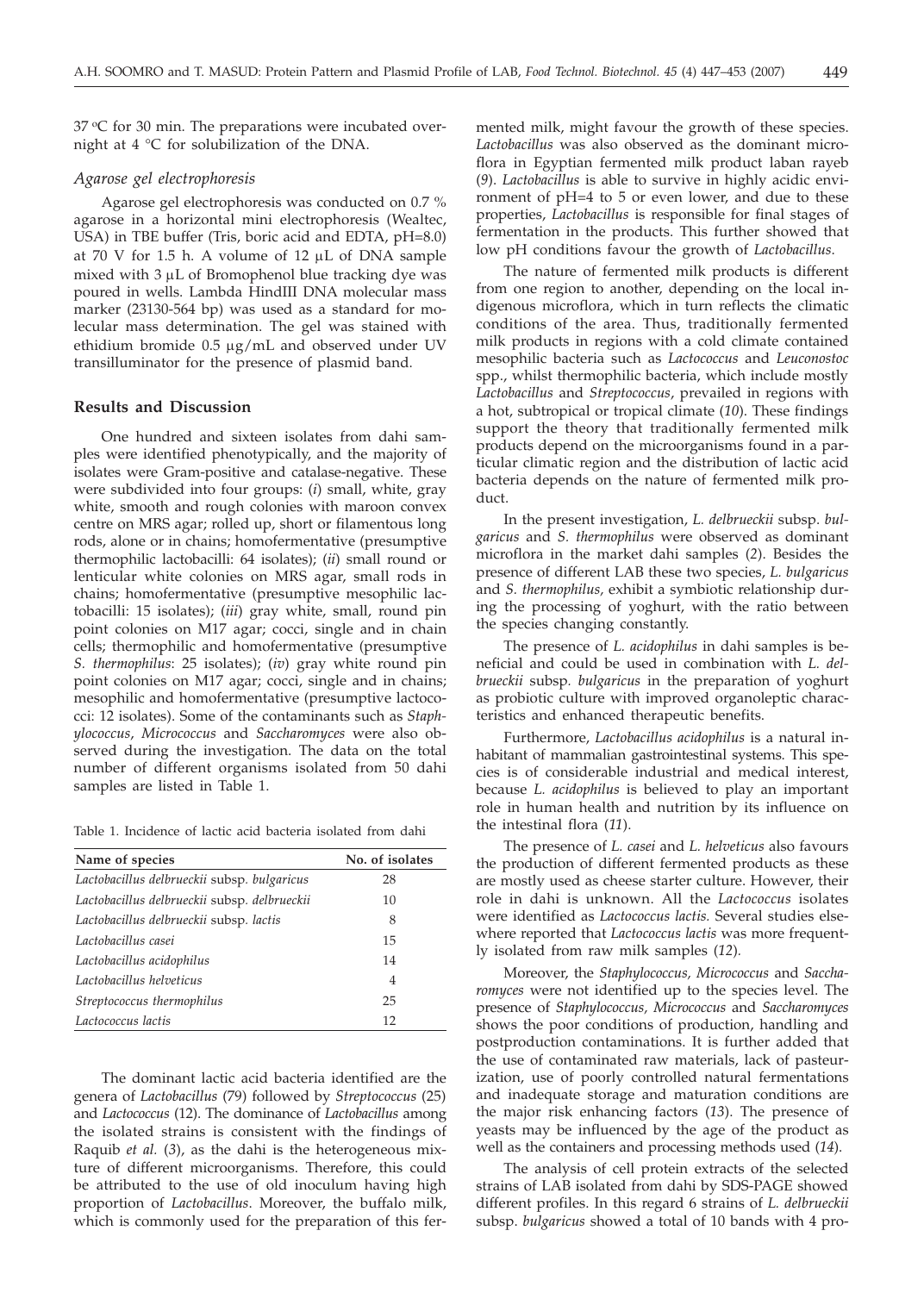minent protein bands at 60, 50, 48 and 37 kDa. The SDS- -PAGE of all strains of *L. delbrueckii* subsp. *bulgaricus* produced protein bands at 69, 65, 56, 50, 48, 43, 38 and 37 kDa, which is characteristic of genus *Lactobacillus* (*5,15*). While 4 strains of *L. delbrueckii* subsp*. delbrueckii* showed 12 bands with 4 major bands at 90, 62, 55 and 39 kDa, 2 strains of *L. delbrueckii* subsp*. lactis* showed 11 bands with three major protein bands observed at 60, 50 and 37 kDa. This difference in protein profile may be due to their genetic variation. Similarly, 9 strains of *L. acidophilus* showed 4 prominent bands of molecular mass of 60, 50, 45 and 35 kDa, while the minor bands were at the positions of 39, 32, 25 and 18 kDa (Fig. 1). These results are comparable with the findings of Xanthopoulos *et al*. (*16*); they also reported a single prominent band of 45 kDa in the *L. acidophilus* JCM 1132T. The band of 45 kDa is common in almost all the examined strains, while other minor differences in the protein pattern may be due to the nature of the fermented product and environmental factors involved in the isolation of these strains.



**Fig. 1.** SDS-PAGE of cell-free protein extracts of *L. acidophilus* strains: lane 1, molecular mass marker; lane 2 to 9, *L. acidophilus* Z2, M4, ID3, ID8, L15, L18, J2 and F11, respectively

The 7 strains of *L. casei* have 11 different bands. The major bands were observed at 60, 45 and 35 kDa, whereas other minor bands were observed at 50, 47, 32, 30, 25, 18, 16 and 14.4 kDa. Other workers reported bands in *L. casei* strains at 66, 62, 45 and 35 kDa (*17*).

The 4 strains of *L. helveticus* showed 4 major bands at 60, 50, 45 and 36 kDa. These results are further supported by Hebert *et al.* (*18*), who observed a major protein band in *L. helveticus* strains at 36 kDa; the other bands observed were approximately at 65, 50, 45 and 30 kDa.

Eight strains of *S. thermophilus* revealed 21 bands with prominent bands at 100, 97, 64, 49 and 47 kDa, whereas the minor bands were observed at 84, 60, 55, 42, 37, 35, 32, 30, 24, 22, 20, 18, 17, 16, 15 and 14.4 kDa. These results coincide with the findings of Tsakalidou *et al.* (*19*) that *Streptococcus* contained four major proteins of about 100, 49, 47 and 41 kDa. The 4 strains of *L. lactis* showed total of 16 bands with 4 prominent protein bands at 60, 50, 40 and 27 kDa; the minor bands were observed at 97, 84, 42, 39, 37, 24, 20, 17 and 16 kDa. The three bands of major intensity at 50, 40 and about 30 kDa in *L. lactis* from Tenerife cheese were also reported (*17*). *L. lac-*

*tis* isolated from human infections has a prominent band at 40.2 kDa and the other bands reported were at 66, 55, 50 and 30 kDa (*20*).

These results suggest that each species yielded a different electrophoretic pattern. However, a slight variation among the examined strains may be due to different growth conditions used for propagation along with the type of media used. It was also reported that the growth medium but not growth phase can modify protein pattern of *Enterobacteriaceae* (*21*). It is furthermore added that these slight dissimilarities may be due to the difference in the origin of the strains. Similar views have been expressed by Samelis *et al.* (*22*) when identifying *Lactobacillus* species isolated from naturally fermented Greek dry salami.

Later on these wild strains were subjected to plasmid isolation to assess their copy number. On the basis of the results obtained, the number and size of the plasmids from various isolates was variable, as shown in Table 2. The presence of plasmids was observed in 22 strains of LAB. Eight were from *L. delbrueckii* subsp. *bulgaricus*, followed by *L. acidophilus* (5), *L. casei* (4)*, L. helveticus* (3)*,* and one in each *L. delbrueckii* subsp*. delbrueckii* and *L. delbrueckii* subsp*. lactis*. No plasmid was observed in *S. thermophilus* and *L. lactis* strains investigated during the study. The majority of the plasmids isolated was large size and ranged from 20 to 25 kb.

The plasmids isolated from three subspecies of *L. delbrueckii* ranged from 4.0 to 25 kb in size (Fig. 2). Three strains of *L. delbrueckii* subsp. *bulgaricus* carried two plasmids of varying sizes and 4 strains had a single plasmid of the same size. These results are supported by Miteva *et al.* (*23*), who observed that two strains of *L. bulgaricus* harboured one and the same plasmid of 1.5 MDa, while *L. bulgaricus* 144 showed a large plasmid but the result was not reproducible due to the low copy number or the instability of the plasmid in the conditions used.

It was further observed that 3 strains of *L. delbrueckii* subsp. *delbrueckii* and one strain of *L. delbrueckii* subsp*. lactis* showed large and single plasmids (Fig. 2). In a different study, quite small size low copy number plasmids ranging between 7.5 and 11 kb were reported from the strains of *L. delbrueckii* subsp*. lactis* (*24*), whereas the strains of *L. delbrueckii* subsp*. lactis* CRL 581 and CRL 564 were without a plasmid (*18*). This difference may be due to the procedure used coupled with the nature of the strain isolated from this region.

Five strains of *L. acidophilus* carried plasmids (Fig. 2). The strain F11 harboured 2 plasmids of 23 and 2.3 kb, whereas other strains carried single and large plasmids of 20 to 23 kb in size (Table 2). The presence of plasmids in *L. acidophilus* was also reported by Klaenhammer and Sutherland (*25*), with two plasmids of 13.7 and 6.3 MDa in 1 out of 8 strains. However, plasmid-free strains of *L. acidophilus* were also reported (*5*).

Among the four positive strains of *L. casei,* two strains F6 and ID4 showed a single plasmid of different sizes, 20 and 6.5 kb, respectively, while J8 and F13 showed two small plasmids (Fig. 3). This variation in size as well as copy number is also reported (*5*). The positive strains of *L. helveticus* ID2 and J6 have single plasmids of 23 kb, whereas the strain L5 harboured a plasmid of 20 kb (Fig. 3).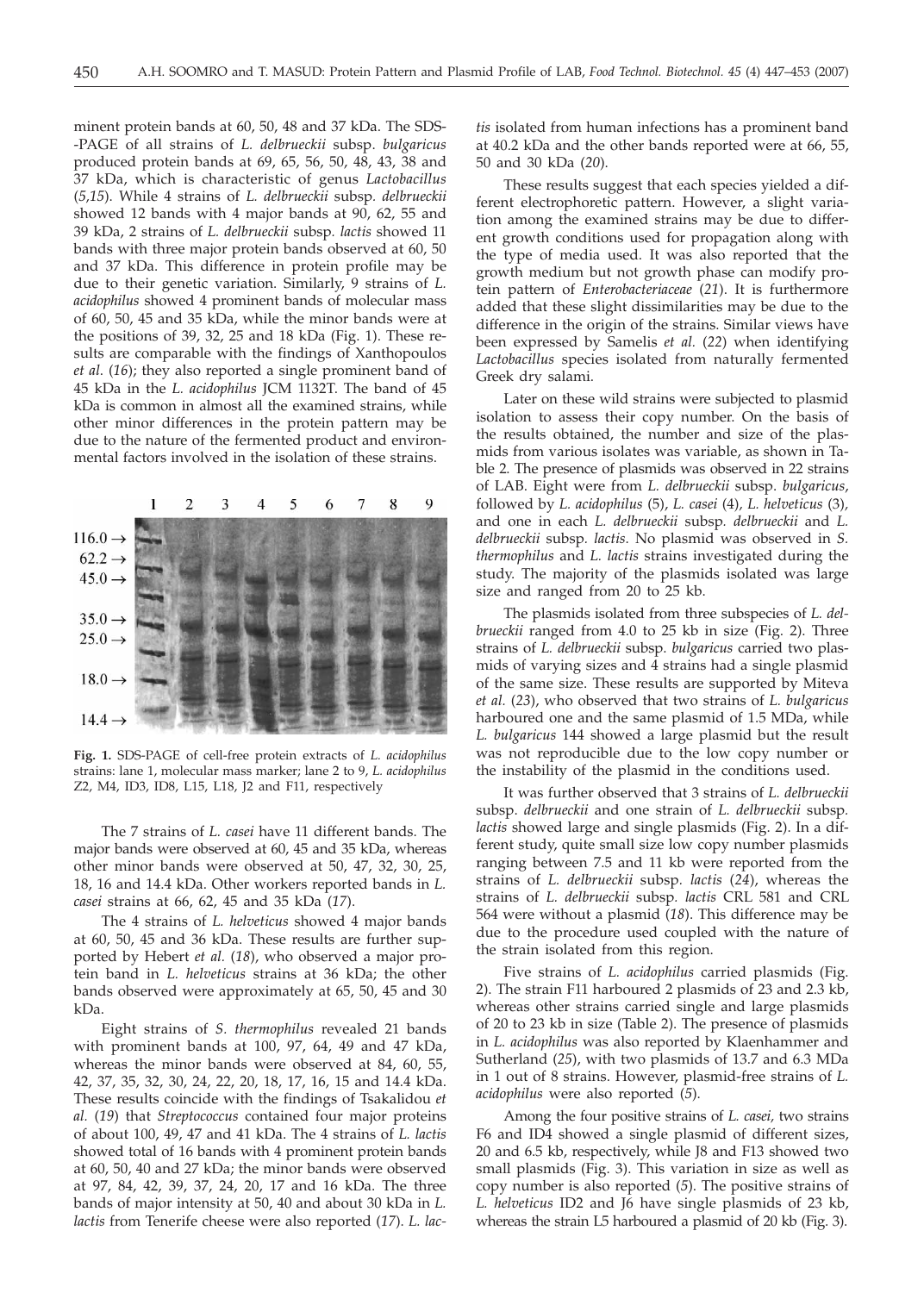| Species                               | No. of strains tested     |                           |                | No. of strains positive No. of plasmids Approximate size in kb |
|---------------------------------------|---------------------------|---------------------------|----------------|----------------------------------------------------------------|
| L. delbrueckii subsp. bulgaricus      | $18\,$                    | $\,$ 8 $\,$               |                |                                                                |
| Lb1                                   |                           |                           | $\mathbf{1}$   | 23                                                             |
| Lb <sub>3</sub>                       |                           |                           | 1              | 23                                                             |
| Lb4                                   |                           |                           | 1              | 23                                                             |
| Lb5                                   |                           |                           | 1              | $10\,$                                                         |
| Lb7                                   |                           |                           | $\overline{2}$ | 23, 4.0                                                        |
| Lb8                                   |                           |                           | 1              | 23                                                             |
| Lb9                                   |                           |                           | $\overline{2}$ | 6.5, 4.3                                                       |
| Lb10                                  |                           |                           | 2              | 25, 23                                                         |
| L. acidophilus                        | $14\,$                    | $\mathbf 5$               |                |                                                                |
| J1                                    |                           |                           | 1              | 16                                                             |
| M <sub>3</sub>                        |                           |                           | 1              | $20\,$                                                         |
| M1                                    |                           |                           | 1              | 20                                                             |
| ID <sub>8</sub>                       |                           |                           | 1              | 23                                                             |
| F11                                   |                           |                           | $\overline{2}$ | 23, 2.3                                                        |
| L. casei                              | 15                        | $\overline{4}$            |                |                                                                |
| F <sub>6</sub>                        |                           |                           | $\mathbf{1}$   | 20                                                             |
| ID4                                   |                           |                           | 1              | 6.5                                                            |
| J8                                    |                           |                           | $\overline{2}$ | 6.2, 2.0                                                       |
| F13                                   |                           |                           | $\overline{2}$ | 6.5, 3.0                                                       |
| L. helveticus                         | $\,4$                     | $\ensuremath{\mathsf{3}}$ |                |                                                                |
| L5                                    |                           |                           | 1              | 20                                                             |
| ID2                                   |                           |                           | 1              | 23                                                             |
| J <sub>6</sub>                        |                           |                           | $\mathbf{1}$   | 23                                                             |
| L. delbrueckii subsp. delbrueckii ID6 | $\ensuremath{\mathsf{3}}$ | $\mathbf{1}$              | $\mathbf{1}$   | 23                                                             |
| L. delbrueckii subsp. lactis M2       | $\,1\,$                   | $\,1\,$                   | $\mathbf{1}$   | 23                                                             |
| S. thermophilus                       | $\,8\,$                   | none                      |                |                                                                |
| L. lactis                             | $\,4$                     | none                      |                |                                                                |

Table 2. Profile of plasmids in lactic acid bacteria isolated from dahi



**Fig. 2**. Plasmid profile of *Lactobacillus*: lane 1 molecular mass marker Lambda DNA HindIII from 23130 to 564 bp, lane 2 *L. delbrueckii* subsp*. bulgaricus* Lb4, lane 3 *L. delbrueckii* subsp*. bulgaricus* Lb3, lane 4 *L. delbrueckii* subsp*. delbrueckii* ID6*,* lane 5 *L. delbrueckii* subsp*. bulgaricus* Lb7*,* lane 6 *L. delbrueckii* subsp. *lactis* M2, lane 7 *L. delbrueckii* subsp*. bulgaricus* Lb5, lane 8 *L. delbrueckii* subsp*. bulgaricus* Lb1, lane 9 *L. delbrueckii* subsp*. bulgaricus* Lb8, lane 10 *L. delbrueckii* subsp*. bulgaricus* Lb9, lane 11 molecular mass marker Lambda DNA HindIII from 23130 to 564 bp, lane 12 *L. delbrueckii* subsp*. bulgaricus* Lb10, lane 13 molecular mass marker Lambda DNA HindIII from 23130 to 564 bp, lane 14 *L. acidophilus* J1, lane 15 *L. acidophilus* ID8, lane 16 *L. acidophilus* F11, lane 17 *L. acidophilus* M3, and lane 18 *L. acidophilus* M1

All the examined strains of *S. thermophilus* and *L. lactis* during the present investigation did not harbour any plasmids. Many authors have reported small and single plasmids in *S. thermophilus* with sizes of 3.4 MDa

and 3 kb (*23*). Furthermore, this species appears to be naturally poor in the plasmid composition and most of the industrial strains of *S. thermophilus* investigated were plasmid-free (*26*).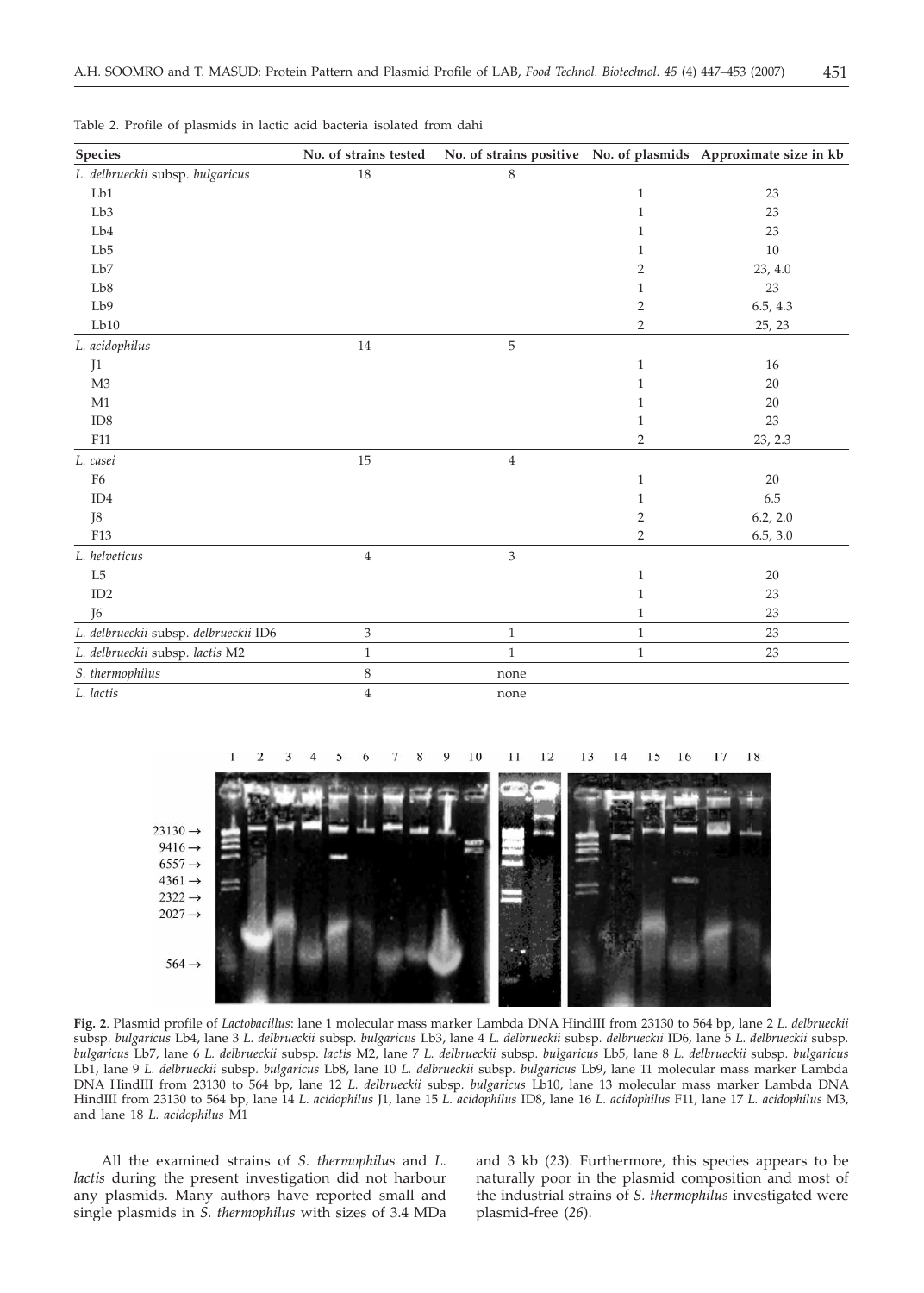

**Fig. 3.** Plasmid profile of *Lactobacillus*: lane 1 molecular mass marker Lambda DNA HindIII from 23130 to 564 bp, lane 2 *L. casei* F6, lane 3 *L. casei* ID4, lane 4 *L. casei* J8, lane 5 *L. casei* F13, lane 6 *L. helveticus* L5, lane 7 *L. helveticus* ID2, lane 8 *L. helveticus* J6*,* lane 9 molecular mass marker Lambda DNA HindIII from 23130 to 564 bp

However, the results of the present study were supported by the findings of Sewaki *et al.* (*5*), who also observed none of the plasmids in three strains of *S. thermophilus* they investigated. They further reported the presence of plasmids of different sizes in *Lactococcus lactis* strains. This difference may be due to the different extraction protocols, growth conditions in the laboratory as well as mixed culture conditions prior to isolation. Furthermore, the low recovery of plasmids from the identified strains may also be due to the continuous propagation in MRS and M17 broth.

It is furthermore added that many authors studying the plasmids in lactic acid bacteria, particularly in the genus *Lactobacillus,* emphasized the difficulties in the isolation, explaining them with the poor lysis due to the specific structure of the cell wall, the low copy number of the plasmids, and the action of nucleases (*23*). In the present investigation a number of protocols were applied as such and with different modifications for the isolation of plasmids from the wild strains of lactic acid bacteria, and only the method of Anderson and McKay (*8*) with some modifications was found successful. Similar views have been made that the published extraction methods were not always useful in the detection of plasmids (*24*). Moreover, plasmids larger than 40–50 kb or low-copy plasmids may remain undetectable even with Qiagen Plasmid Protocol Kit (*27*).

## **Conclusion**

This investigation showed that dahi contains heterogeneous mixture of LAB. These species could be used in the production of variety of different products. The analysis of cell-free extracts by SDS-PAGE is a reliable method for molecular characterization. The results indicated that by plasmid profile analysis it is possible to differentiate the strains for presence and absence of plasmids. Based upon these observations it can be suggested that plasmid profile analysis may be a useful tool for evaluation of the stability of different traits in starter culture. Moreover, the strains identified during the present investigation should further be characterized with more

useful genotypic methods and could be used as reference strains of this region in the future.

# *Acknowledgement*

The authors acknowledge the help of the Higher Education Commission Islamabad, Pakistan and appreciate its financial support through 'Development of S&T Manpower Through Indigenous PhD (300 Scholars)'.

# **References**

- *1.* L. Axelsson: Lactic Acid Bacteria: Classification and Physiology. In*: Lactic Acid Bacteria: Microbiology and Functional Aspects*, S. Salminen, A. von Wright (Eds.), Marcel Dekker, Inc., New York, USA (1998) pp. 1–73.
- *2.* T. Masud, K. Sultana, M.A. Shah, Incidence of lactic acid bacteria isolated from indigenous dahi, *Aust. J. Anim. Sci. 4* (1991) 329–331.
- *3.* M. Raquib, B. Trishna, R.K. Choudhary, H. Rahaman, T. Borpuzari, Isolation and characterization of lactobacilli isolated from market sample of sour dahi, *Indian Vet. J. 80* (2003) 791–794.
- *4.* K. Kersters, J. De Ley, Classification and Identification of Bacteria by Electrophoresis of Their Proteins. In: *Microbiological Classification and Identification*, M. Goodfellow, R.G. Board (Eds.), Academic Press, London, UK (1980) pp. 273– 294.
- *5.* T. Sewaki, T. Hirai, S. Sasaki, T. Miyamoto, Plasmid DNA profiles in strains of *Lactococcus, Streptococcus, Enterococcus, Leuconostoc, Pediococcus* and *Lactobacillus*, *Anim. Sci. J. 72* (2001) 245–252.
- *6.* C.H. Collins, P.M. Lyne: *Microbiological Methods, Vol. IV*, Butterworths, London, UK (1980).
- *7.* U.K. Laemmli, Cleavage of structural proteins during the assembly of the head of bacteriophage T4, *Nature, 227* (1970) 680–685.
- *8.* D.G. Anderson, L.L. McKay, Simple and rapid method for isolating large plasmid DNA from lactic streptococci, *Appl. Environ. Microbiol. 46* (1983) 549–552.
- *9.* K. El-Shafei, G.A. Ibrahim, N.F. Tawfik, Beneficial uses of locally isolated lactic acid bacteria, *Egypt. J. Dairy Sci. 30* (2002) 15–25.
- *10.* J.A. Kurmann, The production of fermented milk in the world: Aspects of the production of fermented milks, *Int. Dairy Fed. Bull. 179* (1994) 16–26.
- *11.* D. Roy, S. Sirois, D. Vincent, Molecular discrimination of lactobacilli used as starter and probiotic cultures by amplified ribosomal DNA restriction analysis, *Curr. Microbiol. 42* (2001) 282–289.
- *12.* A.H. Weerkamp, N. Klijn, R. Neeter, G. Smit, Properties of mesophilic lactic acid bacteria from raw milk and naturally fermented raw milk products, *Neth. Milk Dairy J. 50* (1996) 319–332.
- *13.* M.J.R. Nout, Fermented foods and food safety, *Food Res. Int. 27* (1994) 291–298.
- *14.* E.M. Beukes, B.H. Bester, J.F. Mostert, Microbiology of South African fermented milks, *Int. J. Food Microbiol. 63* (2001) 189–197.
- *15.* A. Gómez-Zavaglia, A. Abraham, S. Giorgier, G. De Antoni, Application of polyacrylamide gel electrophoresis and capillary gel electrophoresis to the analysis of *Lactobacillus delbrueckii* whole cell proteins, *J. Dairy Sci. 82* (1999) 870– 877.
- *16.* V. Xanthopoulos, I. Ztaliou, W. Gaier, N. Tzanetakis, E. Litopoulou-Tzanetaki, Differentiation of *Lactobacillus* isolates from infant faeces by SDS-PAGE and rRNA-targeted oligonucleotide probes, *J. Appl. Microbiol. 87* (1999) 743–749.